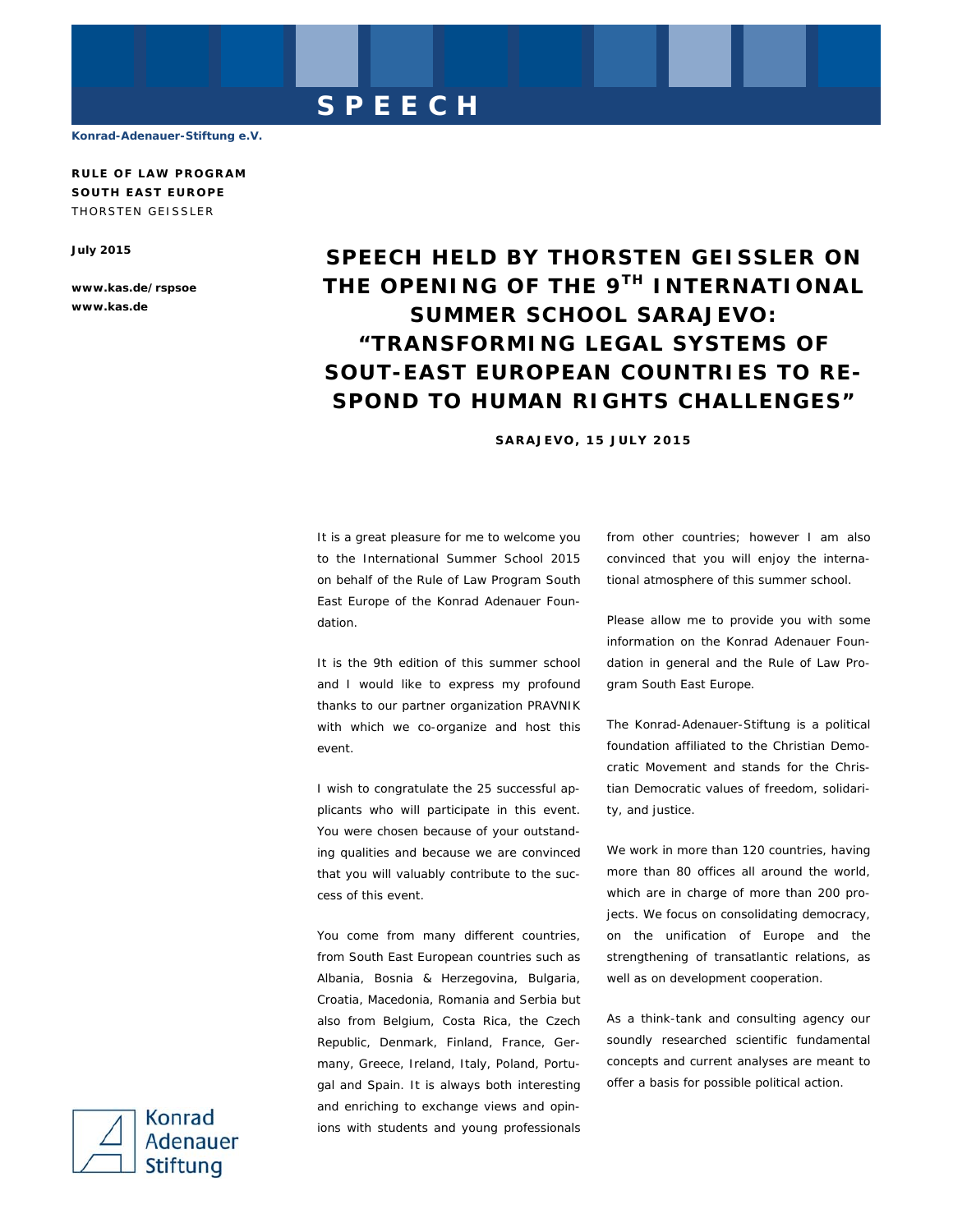### **Konrad-Adenauer-Stiftung e. V.**

**RULE OF LAW PROGRAM SOUTH EAST EUROPE**  THORSTEN GEISSLER

**July 2015** 

**www.kas.de/rspsoe www.kas.de**

The Rule of Law Program has existed since 1990. It consists of five regional programs, one in Latin America, based in Bogota, one for Asia, based in Singapore, one in Sub-Saharan Africa based in Nairobi, one in South East Europe, which was founded in 2005 and is based in Bucharest and the latest one for Middle East/ North Africa, based in Beirut.

The Rule of Law Program South East Europe comprises Romania, Bulgaria, Croatia, Serbia, Albania, Macedonia, Kosovo, Montenegro, Moldova and Bosnia Herzegovina.

Our priorities are the consolidation of democracy, the protection of human and minority rights and the fight against corruption.

2015 is a special year for Bosnia and Herzegovina.

It marks the  $20<sup>th</sup>$  anniversary of the signing of the General Framework Agreement for Peace in Bosnia and Herzegovina known as the "Dayton Agreement".

The immediate purpose of the agreement was to freeze the military confrontation, and prevent them at all costs from resuming. It was therefore defined as a "construction of necessity".

The agreement's main purpose was to promote peace and stability in Bosnia and Herzegovina, and to endorse regional balance in and around the former Republic of Yugoslavia.

Furthermore the present political divisions of Bosnia and Herzegovina and its structure of government were agreed upon as part the constitution that makes up Annex 4 of the General Framework Agreement balance in and around the former Republic of Yugoslavia.

The agreement mandated a wide range of international organizations to monitor, oversee, and implement components of the agreement.

It also created the legal basis for the institution of the *Office of the High Representative (OHR) in Bosnia and Herzegovina* to oversee the civilian implementation of the agreement, representing the countries involved in the Dayton Accords through the Peace Implementation Council.

The agreement can be seen as a success because it led to peace and secured the continued existence of Bosnia and Herzegovina as an independent and democratic state within internationally acknowledged boundaries.

However, tensions between the ethnic groups in Bosnia and Herzegovina never stopped and the complicated structure of government makes it difficult to govern this country successfully. And as long as the Office of the High Representative exists, Bosnia and Herzegovina is not a fully sovereign state.

2015 also marks the 20<sup>th</sup> anniversary of the Srebrenica massacre.

More than 8,000 Muslim Bosniaks, men and boys, were organizedly killed in and around the town of Srebrenica by units of the Bosnian Serb Army of Republika Srpska in July 1995.

In 2013 Serbian President Tomislav Nikolic said that he was kneeling down and seeking forgiveness for Srebrenica.

And only a couple of days ago Serbian Prime Minister Aleksandar Vucic condemned the "monstrous crime" committed in Srebrenica.